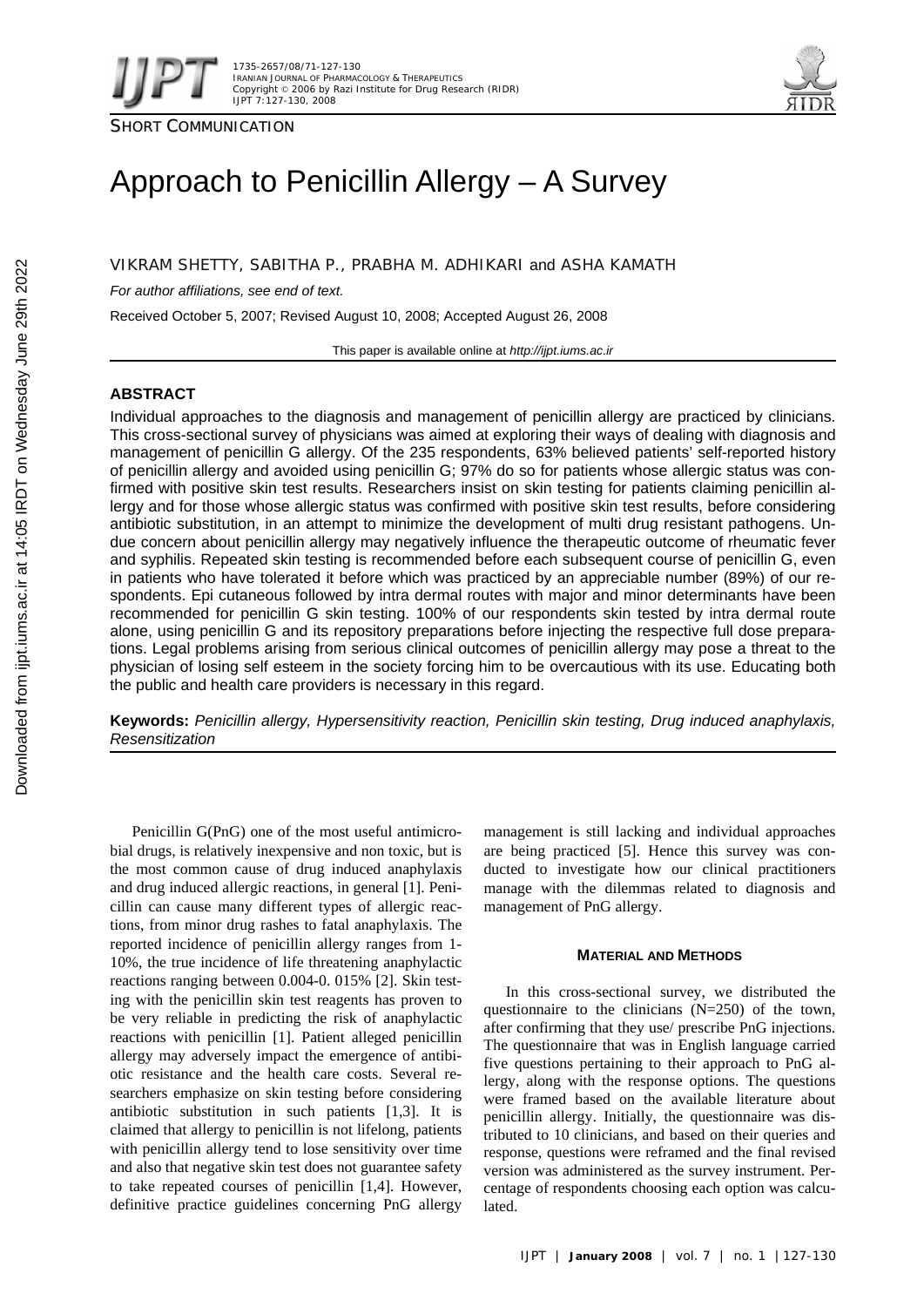Sample Questionnaire

- 1. Which of the following penicillin G preparations you use / prescribe
	- A. Crystalline penicillin
	- B. Procaine penicillin
	- C. Benzathine penicillin
- 2. When your patient gives history of allergy to penicillin G
	- A. Will you totally avoid penicillin G in that patient *OR*
	- B. Confirm allergic status with skin testing
- 3. In patients whose allergic status to penicillin G is confirmed with positive skin
	- Test results
		- A. Will you avoid future use of penicillin G *OR*
		- B. Attempt skin testing, whenever penicillin G is indicated
- 4. In patients who have tolerated penicillin G previously, do you repeat skin testing before each subsequent course of penicillin G injections
	- A. YES B. NO
	- 5. Tick the appropriate skin test preparation and the route you administer before injecting The three preparations of penicillin G

| Test Dose preparation           | Full Dose treatment used |                   |                     |
|---------------------------------|--------------------------|-------------------|---------------------|
| used                            | Crystalline penicillin   | Procaine<br>peni- | Benzathine<br>peni- |
|                                 |                          | cillin            | cillin              |
| Crystalline penicillin          |                          |                   |                     |
| Procaine penicillin             |                          |                   |                     |
| Benzathine penicillin           |                          |                   |                     |
| penicilloyl<br>Benzyl<br>$^{+}$ |                          |                   |                     |
| Crystalline penicillin          |                          |                   |                     |
| Route of test dose              | Prick / Scratch          | Prick/Scratch     | Prick/Scratch       |
|                                 | Intra dermal             | Intra dermal      | Intra dermal        |

# **RESULTS AND DISCUSSION**

Table 1 presents the number and percentage of respondents answering each question. Of the 235 who responded, 63% believe patients' self-reported history of penicillin allergy and deny PnG injections for them. 97% totally avoid PnG administration for patients whose allergic status confirmed previously with positive skin test reactions. Studies show that many patients claim to have penicillin allergies and only a small percentage is actually allergic when assessed by skin testing and hence clinical history is not predictive of subsequent skin test results  $[2,3,6-12]$ . Patients with history of penicillin allergy are usually prescribed more expensive alternative antibiotics. Excessive use of these antibiotics is associated with emergence of pathogens that are resistant to multiple drugs. The development of these pathogens causes infections that are associated with higher rates of morbidity and mortality [1]. Researchers insist that history of penicillin allergy should not be taken at the face value and recommend skin testing before considering antibiotic substitution  $[1,3]$ .

It is argued that natural history of allergy to penicillin is such that patients may lose sensitivity or become negative in skin testing over time because of waning of penicillin-specific IgE levels in the absence of antigenic stimulation [1,4,13,14]. Several studies have demonstrated that after an allergic reaction, the chance of having a positive response on skin testing diminishes with time [15-17]. Hence, allergy to penicillin need not be life long, with passage of time over 85% of patients lose

Ig-E mediated sensitivity and can safely receive penicillin [13]. Skin testing in such patients would help to identify the presence or absence of Ig-E antibodies to penicillin, information that will help the physician to determine if penicillin or an alternative antibiotic should be given [1]. Once diagnosed PnG allergic, 97% of our respondents do not consider trying PnG later on, in such subjects, denying them the acquisition of PnG treatment throughout their lifetime. The intramuscular injection of PnG benzathine, once a month is the convenient regimen for prophylaxis of rheumatic fever. Allergy to PnG poses significant problem with treatment compliance in such patients as the alternative drugs like sulfisoxazole or sulfadiazine are to be administered every day [ 18]. Also there are no proven alternatives for treating tertiary syphilis, neuro syphilis and syphilis in pregnant women other than PnG [ 18]. In our set up, desensitization procedures are undertaken only in major hospitals and hence not affordable to all. Skin testing for such patients would play an important role to reemphasize the use of PnG.

Multiple short courses of penicillin via any route of administration increases the risk of sensitization [1]. A negative history of allergy is not always a guarantee of safety to take repeated courses of PnG, as it will not identify patients sensitized by their last exposure. Hence, repeat skin testing is recommended before each subsequent courses of penicillin even after a patient has tolerated a course of penicillin, with or without desensitization. It is best to perform skin test just before the course, or preferably within 72 hours of PnG injections.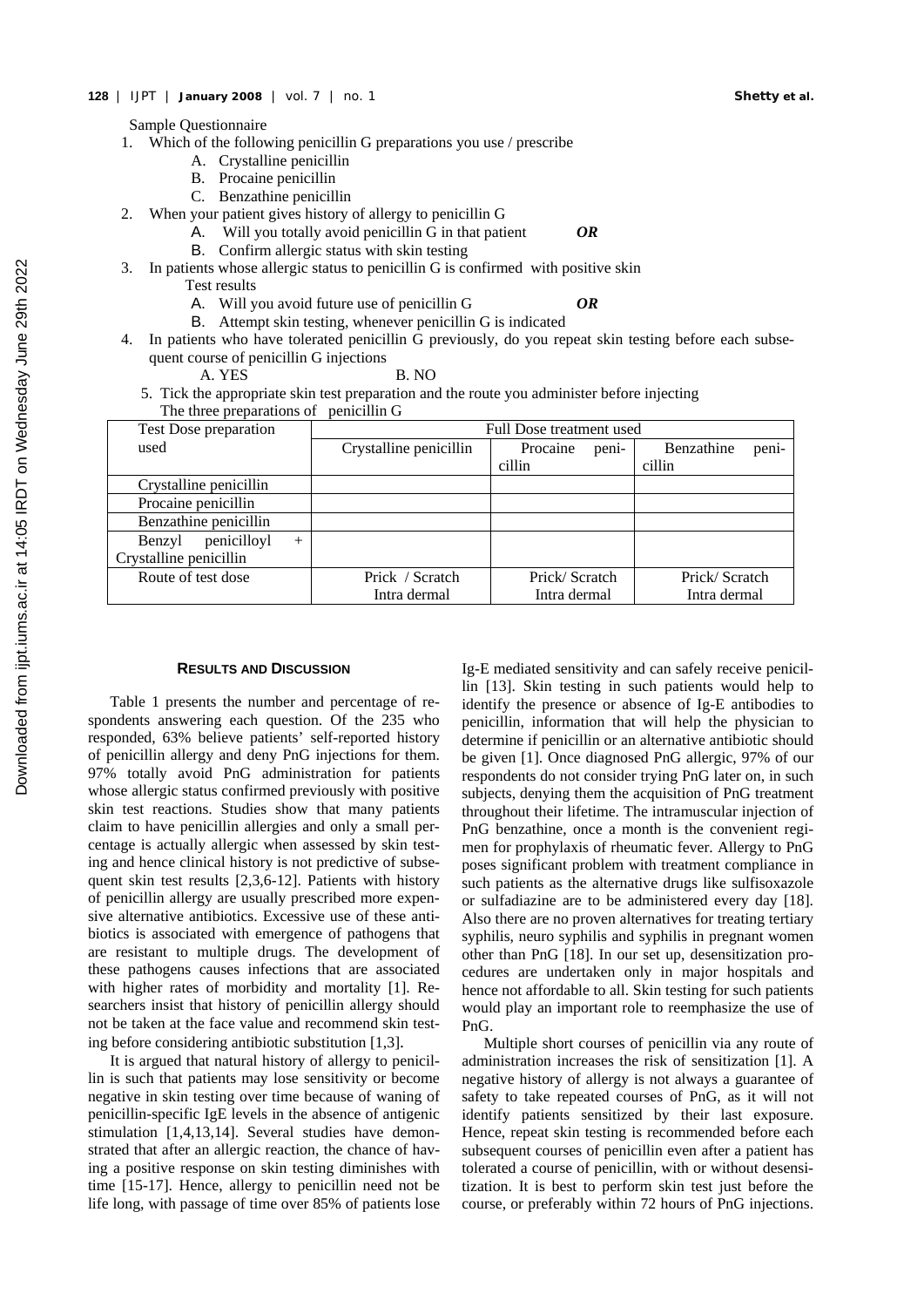## **Approach to Penicillin Allergy – A Survey** ijpt.iums.ac.ir | **129**

Table 1: No. and % of Respondents answering the Questions on their approach to penicillin G allergy

| Response options                                     | No. of Respondents<br>$(N=235)$ | % of Respondents |
|------------------------------------------------------|---------------------------------|------------------|
| Preparations of PnG used                             |                                 |                  |
| Crystalline penicillin                               | 141                             | 60               |
| Procaine penicillin                                  | 115                             | 49               |
| Benzathine penicillin                                | 183                             | 78               |
| When a patient gives history of allergy to PnG       |                                 |                  |
| Avoid using PnG                                      | 149                             | 63               |
| Confirm with skin testing                            | 86                              | 37               |
| In patients with allergic status confirmed           |                                 |                  |
| Avoid future use PnG                                 | 228                             | 97               |
| Attempt skin testing whenever PnG is indicated       | 07                              | 03               |
| In patients who have tolerated PnG previously        |                                 |                  |
| Skin test before each course of PnG                  | 209                             | 89               |
| Do not skin test before each course                  | 26                              | 11               |
| For skin testing                                     |                                 |                  |
| Respective full dose preparations                    | 235                             | 100              |
| Direct intra dermal, no prior epicutaneous test<br>٠ | 235                             | 100              |

An interruption of three days or longer runs the risk of resensitization and reaction with subsequent course of PnG injections [1, 4]. History positive but skin test negative patients face a higher risk of sensitization [1, 4]. Chances of resensitization or occurrence of hypersensitivity reaction in previously non-allergic individuals have been debated by researchers who do not support the notion of skin testing just in advance of need for penicillin [19,20]. In a survey, program directors were more likely to repeat skin testing before future penicillin courses than were practicing allergists [5]. In our survey, majority consensus (89%) was for repeat skin testing before each subsequent course of PnG injection in patients who have tolerated it before. The concern for PnG allergy in this regard is appreciable.

All our respondents' skin test by intra dermal route alone, using respective full dose preparations of PnG i.e; crystalline penicillin and repository preparations like PnG procaine and PnG benzathine. Skin testing with major and minor determinants of benzyl penicillin is recommended standard practice for the evaluation of patients with immediate hypersensitivity reactions to beta-lactams and 99% of patients who test negative will tolerate penicillin. Using benzyl penicilloyl (major determinant) and penicillin G as a source of minor determinants (penicillin minor determinant mixture not commercially available), approximately 97% of patients who test negative will tolerate penicillin. However, a small percentage of patients at risk for anaphylactic reaction will be missed with this testing method [1]. Use of PnG alone for skin testing by our respondents, may further increase the chances of missing the anaphylactic reactions. Other beta-lactams like amoxicillin, ampicillin and cephalosporins have been suggested as skin test reagents [1], but no literature is available about use of repository preparations of PnG for skin testing. Our clinicians are using the repository preparations of PnG for skin testing, the reliability of predicting the anaphylactic reactions of which is questionable.

Epicutaneous followed by intra dermal injections for skin testing are recommended that would reduce the incidence of systemic reactions to test dose [1]. On the

contrary, prick puncture is not sufficiently sensitive; hence skin testing by intra dermal route alone has been suggested by AYY Wu [4]. Our study participants appear to be in consensus with the latter concept.

# **CONCLUSIONS**

Antimicrobials are one of the most commonly prescribed drugs in India and PnG is still the treatment of choice for many infections. Although the risk of anaphylaxis with PnG should not be under estimated, attempts should be made to enhance the use of PnG as it is relatively inexpensive and nontoxic. Despite the availability of safe skin testing procedure, the mental picture produced when one thinks of penicillin allergy is: anaphylaxis and death. Legal problems arising from such serious clinical outcomes may pose a threat to the physician of losing self esteem in the society which fact may force him to be extra cautious while managing penicillin allergy. This phobia can be overcome by educating the health care providers and general public about penicillin allergy.

## **REFERENCES**

- 1. Arroliga ME, Pien L. Penicillin allergy: Consider trying penicillin again. Clev Clin J Med 2003; 70: 313-26.
- 2. Lee CE. The incidence of antimicrobial allergies in hospitalized patients. Arch Int Med 2000; 160: 2819-22.
- 3. Erik LG. Don't take patient's word on penicillin, cephalosporin allergy. Pediatric News 2000; 34(1):34. (Available at http://www.pediatricnews.com)
- 4. Wu AYY. Drug allergy: diagnosis and management. HK Pract 2000; 22:61- 70.
- 5. Wickern GM, Nish WA, Bitner AS, Freeman TM. Allergy to beta-lactams: a survey of current practices. J Allergy Clin Immunol. 1994; 94: 725-31.
- 6. Arroliga ME, Wagner W, Bobek MB, Hoffman-Hogg L, Gordon SM, Arroliga AC. A Pilot Study of Penicillin Skin Testing in Patients With a History of Penicillin Allergy Admitted to a Medical ICU. Chest 2000;118:1106-8.
- 7. Salkind AR, Cuddy PG, Fox worth JW. Is this patient allergic to penicillin? JAMA 2001; 285: 2498-505.